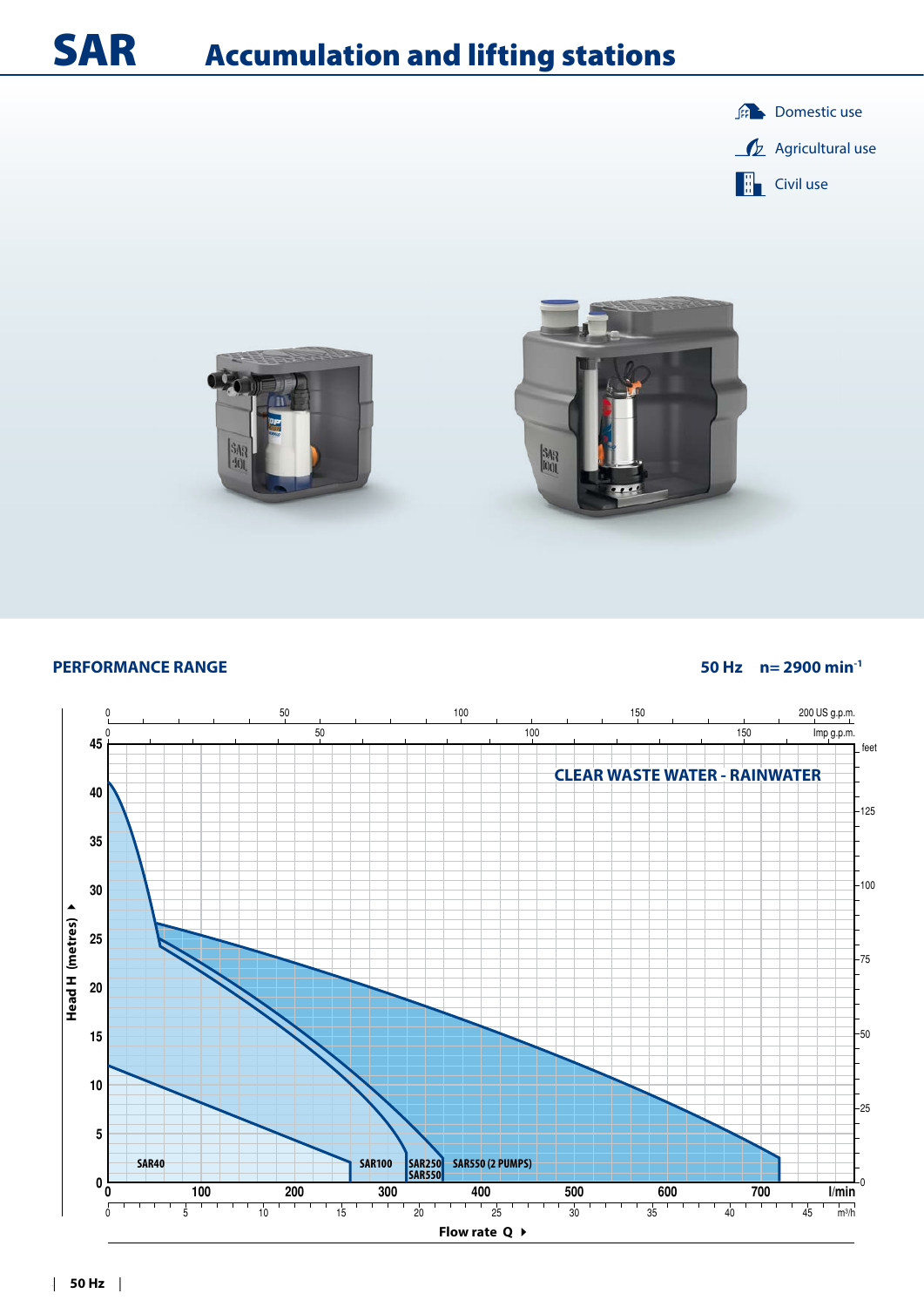



### **PERFORMANCE RANGE 50 Hz n= 2900 min-1**

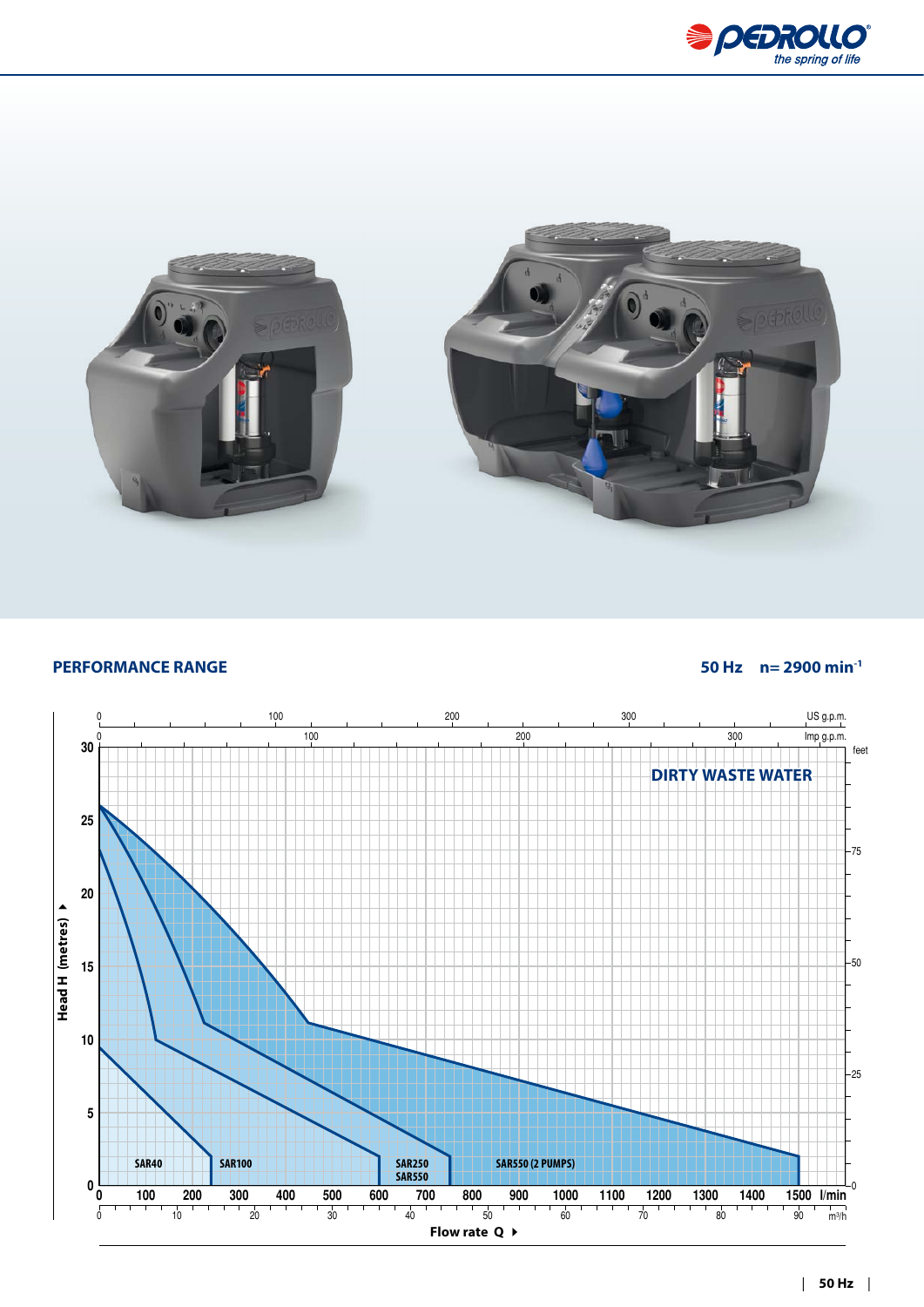

| <b>MODEL</b>        | <b>POWER</b><br>(P <sub>2</sub> ) |      | <b>TANK</b><br><b>CAPACITY</b> | <b>MAXIMUM</b><br><b>FLOW RATE</b> | <b>MAXIMUM</b><br><b>HEAD</b> |  |  |  |
|---------------------|-----------------------------------|------|--------------------------------|------------------------------------|-------------------------------|--|--|--|
|                     | kW                                | HP   | litres                         | litres/min                         | metres                        |  |  |  |
| <b>SAR 40-TOP 1</b> | 0.25                              | 0.33 | 40                             | 160                                | 6                             |  |  |  |
| <b>SAR 40-TOP 2</b> | 0.37                              | 0.50 | 40                             | 220                                | 8                             |  |  |  |
| <b>SAR 40-TOP 3</b> | 0.55                              | 0.75 | 40                             | 260                                | 10                            |  |  |  |
| <b>SAR 40-RXm 1</b> | 0.25                              | 0.33 | 40                             | 160                                | 6.5                           |  |  |  |
| <b>SAR 40-RXm 2</b> | 0.37                              | 0.50 | 40                             | 220                                | 9.5                           |  |  |  |
| <b>SAR 40-RXm 3</b> | 0.55                              | 0.75 | 40                             | 220                                | 11.5                          |  |  |  |

## **DIRTY WASTE WATER**

| <b>MODEL</b>          | <b>POWER</b><br>(P <sub>2</sub> ) |                     | <b>TANK</b><br><b>CAPACITY</b> | <b>MAXIMUM</b><br><b>FLOW RATE</b> | <b>MAXIMUM</b><br><b>HEAD</b> |
|-----------------------|-----------------------------------|---------------------|--------------------------------|------------------------------------|-------------------------------|
|                       | kW                                | <b>HP</b><br>litres |                                | litres/min                         | metres                        |
| SAR 40 - TOP 2-VORTEX | 0.37                              | 0.50                | 40                             | 180                                | 6.5                           |
| <b>SAR 40-TEX 2</b>   | 0.37                              | 0.50                | 40                             | 200                                | 7.5                           |
| <b>SAR 40-TEX 3</b>   | 0.55                              | 0.75                | 40                             | 240                                | 9.5                           |
| SAR 40 - RXm2/20      | 0.37                              | 0.50                | 40                             | 180                                | 6.5                           |

### **COMPONENTI**

- **• 40 litres** polyethylene tank with cover plate
- **•** Pump complete with float switch
- **•** Power cable: supplied with standard 5 metres cable with Schuko plug (EN 60335-2-41 standard states that the power cable must be 10 metres long for outside use)
- **•** Non-return valve
- **•** Accumulation stations with inlet tube 1½" gas, outlet 1¼" gas and vent ½" gas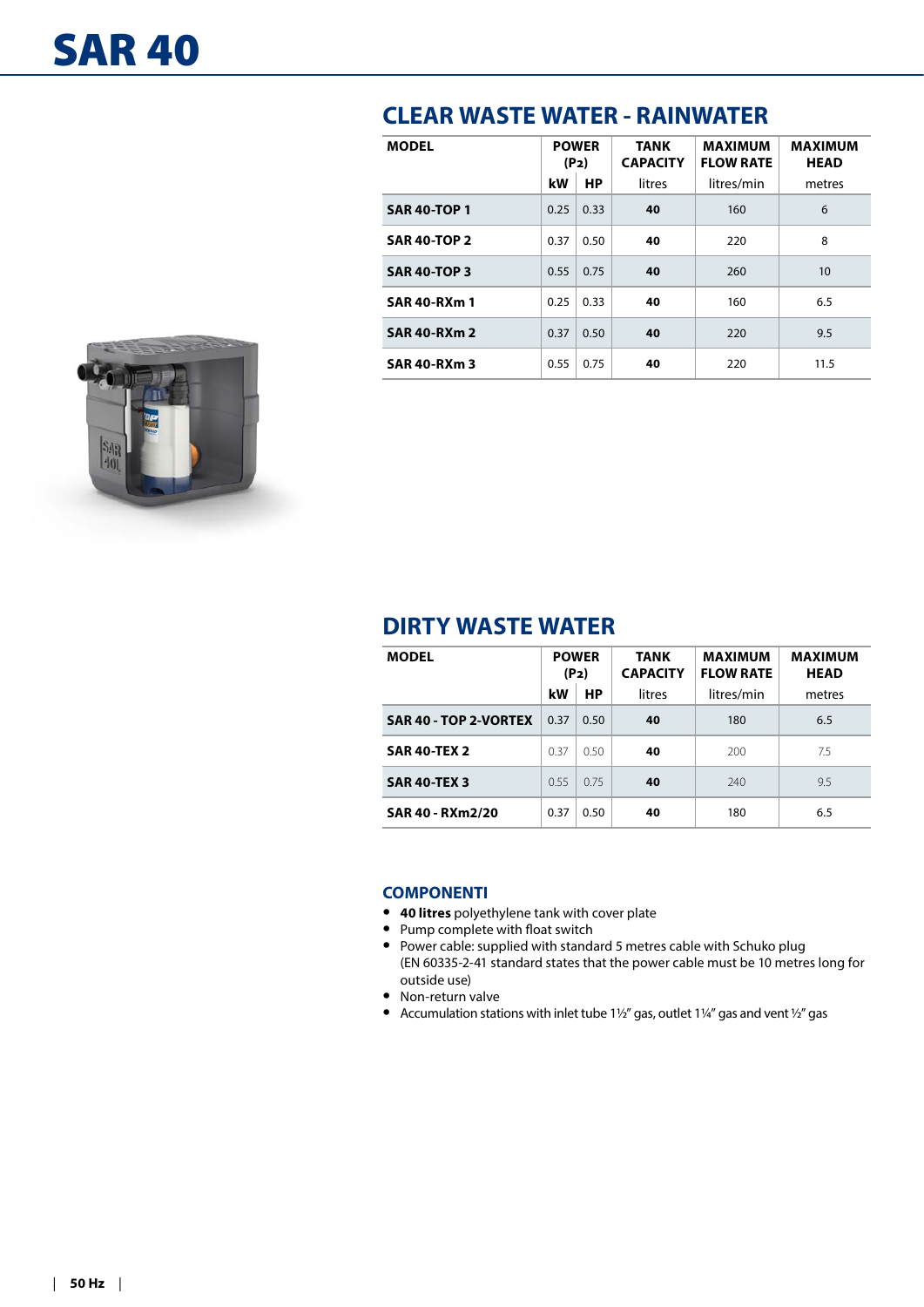



| <b>MODEL</b>                 | <b>POWER</b><br>(P <sub>2</sub> ) |              | <b>TANK</b><br><b>CAPACITY</b> | <b>MAXIMUM</b><br><b>FLOW RATE</b> | <b>MAXIMUM</b><br><b>HEAD</b> |
|------------------------------|-----------------------------------|--------------|--------------------------------|------------------------------------|-------------------------------|
|                              | kW                                | <b>HP</b>    | litres                         | litres/min                         | metres                        |
| <b>SAR 100 - TOP 2</b>       | 0.37                              | 0.50         | 100                            | 220                                | 8                             |
| <b>SAR 100 - TOP 3</b>       | 0.55                              | 0.75         | 100                            | 260                                | 10                            |
| <b>SAR 100 - TOP 4</b>       | 0.75                              | $\mathbf{1}$ | 100                            | 320                                | 12.5                          |
| SAR 100 - TOP MULTI 1        | 0.37                              | 0.50         | 100                            | 70                                 | 25                            |
| SAR 100 - TOP MULTI 2        | 0.55                              | 0.75         | 100                            | 80                                 | 40                            |
| <b>SAR 100 - TOP MULTI 3</b> | 0.55                              | 0.75         | 100                            | 120                                | 32                            |
| <b>SAR 100 - RXm 2</b>       | 0.37                              | 0.50         | 100                            | 220                                | 9.5                           |
| <b>SAR 100 - RXm 3</b>       | 0.55                              | 0.75         | 100                            | 220                                | 11.5                          |
| <b>SAR 100 - Dm 10</b>       | 0.75                              | $\mathbf{1}$ | 100                            | 300                                | 15.5                          |
| SAR 100 - Dm 20              | 0.75                              | $\mathbf{1}$ | 100                            | 250                                | 19                            |
| SAR 100 - Dm 30              | 1.1                               | 1.5          | 100                            | 275                                | 26                            |

## **DIRTY WASTE WATER**

| <b>MODEL</b>                | <b>POWER</b><br>(P <sub>2</sub> ) |              | <b>TANK</b><br><b>CAPACITY</b> | <b>MAXIMUM</b><br><b>FLOW RATE</b> | <b>MAXIMUM</b><br><b>HEAD</b> |
|-----------------------------|-----------------------------------|--------------|--------------------------------|------------------------------------|-------------------------------|
|                             | kW                                | НP           | litres                         | litres/min                         | metres                        |
| <b>SAR 100-TOP 2-VORTEX</b> | 0.37                              | 0.50         | 100                            | 180                                | 6.5                           |
| <b>SAR 100-TOP 3-VORTEX</b> | 0.55                              | 0.75         | 100                            | 180                                | 8                             |
| SAR 100-RXm 2/20            | 0.37                              | 0.50         | 100                            | 180                                | 6.5                           |
| SAR 100-RXm 3/20            | 0.55                              | 0.75         | 100                            | 180                                | 8                             |
| SAR 100-ZXm 1A/40           | 0.60                              | 0.85         | 100                            | 400                                | 10.5                          |
| SAR 100-VXm 8/35            | 0.55                              | 0.75         | 100                            | 350                                | 8                             |
| SAR 100-VXm 10/35           | 0.75                              | $\mathbf{1}$ | 100                            | 400                                | 10                            |
| SAR 100-VXm 8/50            | 0.55                              | 0.75         | 100                            | 450                                | 6                             |
| SAR 100-VXm 10/50           | 0.75                              | $\mathbf{1}$ | 100                            | 550                                | 8.5                           |
| SAR 100-BCm 10/50           | 0.75                              | 1            | 100                            | 600                                | 11                            |
| <b>SAR 100-TRm 0.75</b>     | 0.75                              | $\mathbf{1}$ | 100                            | 120                                | 15.5                          |
| <b>SAR 100-TRm 1.1</b>      | 1.1                               | 1.5          | 100                            | 120                                | 22                            |

### **COMPONENTS**

- **• 100 litres** polyethylene tank with cover plate
- **•** Pump complete with float switch
- **•** Power cable: supplied with standard 10 metres cable with Schuko plug
- **•** Control box (only for SAR 100-TR)
- **•** Accumulation stations with inlet tube Ø 110 mm, outlet 1¼" or 1½" or 2" gas and vent Ø 50 mm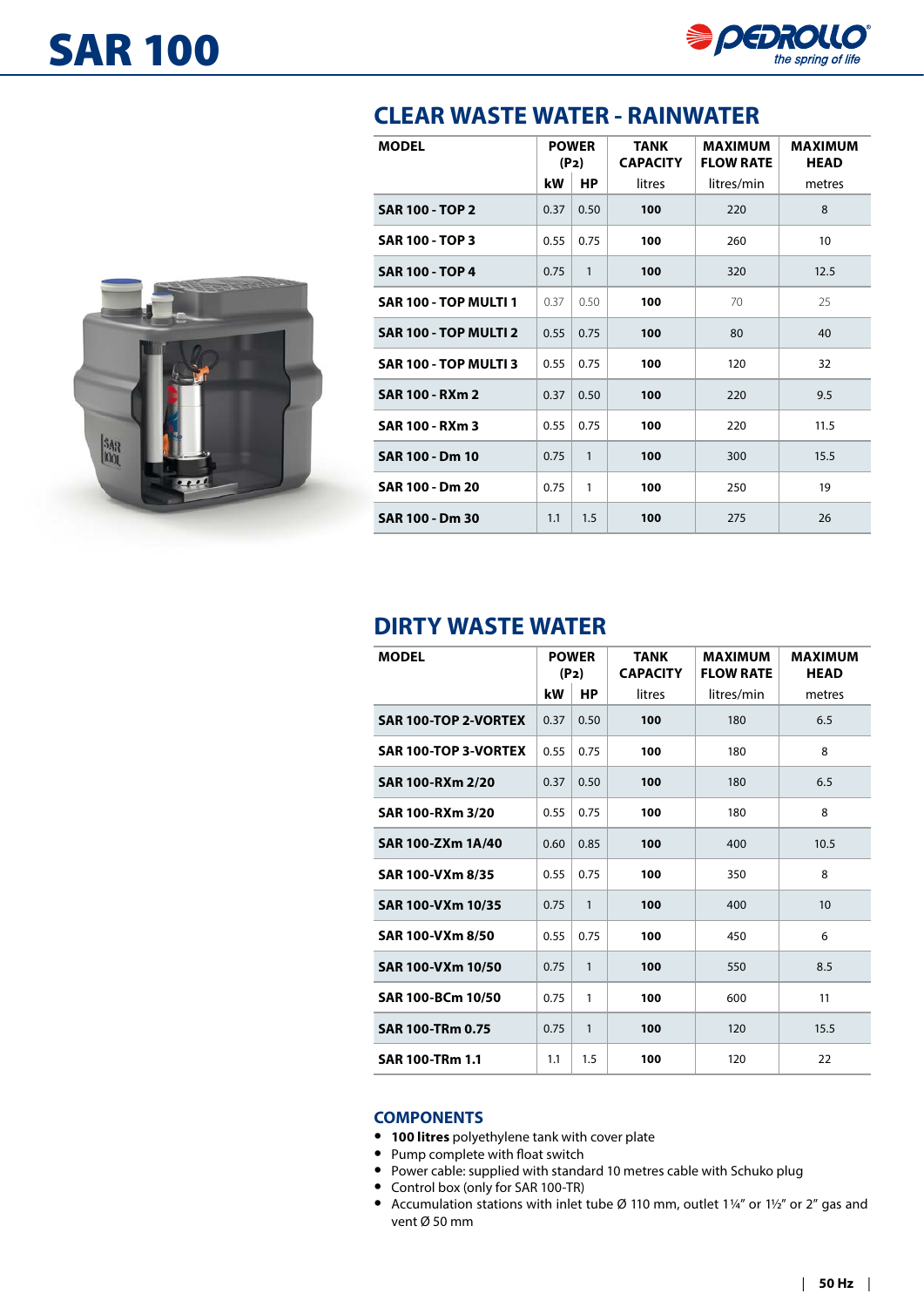

| <b>MODEL</b>           | <b>POWER</b><br>(P <sub>2</sub> ) |           | <b>TANK</b><br><b>CAPACITY</b> | <b>MAXIMUM</b><br><b>FLOW RATE</b> | <b>MAXIMUM</b><br><b>HEAD</b> |
|------------------------|-----------------------------------|-----------|--------------------------------|------------------------------------|-------------------------------|
|                        | kW                                | <b>HP</b> | litres                         | litres/min                         | metres                        |
| <b>SAR 250 - TOP 3</b> | 0.55                              | 0.75      | 250                            | 260                                | 10                            |
| <b>SAR 250 - TOP 4</b> | 0.75                              | 1         | 250                            | 320                                | 12.5                          |
| <b>SAR 250 - TOP 5</b> | 0.92                              | 1.25      | 250                            | 360                                | 15                            |
| SAR 250 - RXm 3        | 0.55                              | 0.75      | 250                            | 220                                | 11.5                          |
| SAR 250 - RXm 4        | 0.75                              | 1         | 250                            | 260                                | 15                            |
| SAR 250 - RXm 5        | 1.1                               | 1.5       | 250                            | 300                                | 19.5                          |
| SAR 250 - Dm 10        | 0.75                              | 1         | 250                            | 300                                | 15.5                          |
| SAR 250 - Dm 20        | 0.75                              | 1         | 250                            | 250                                | 19                            |
| SAR 250 - Dm 30        | 1.1                               | 1.5       | 250                            | 275                                | 26                            |

# **DIRTY WASTE WATER**

| <b>MODEL</b>                | <b>POWER</b><br>(P <sub>2</sub> ) |                | <b>TANK</b><br><b>CAPACITY</b> | <b>MAXIMUM</b><br><b>FLOW RATE</b> | <b>MAXIMUM</b><br><b>HEAD</b> |
|-----------------------------|-----------------------------------|----------------|--------------------------------|------------------------------------|-------------------------------|
|                             | kW                                | НP             | litres                         | litres/min                         | metres                        |
| <b>SAR 250-TOP 2-VORTEX</b> | 0.37                              | 0.50           | 250                            | 180                                | 6.5                           |
| <b>SAR 250-TOP 3-VORTEX</b> | 0.55                              | 0.75           | 250                            | 180                                | 8                             |
| SAR 250-RXm 3/20            | 0.55                              | 0.75           | 250                            | 180                                | 8                             |
| SAR 250-RXm 4/40            | 0.75                              | 1              | 250                            | 280                                | 9.5                           |
| SAR 250-RXm 5/40            | 1.1                               | 1.5            | 250                            | 380                                | 12.5                          |
| SAR 250-VXm10/35-ST         | 0.75                              | 1              | 250                            | 400                                | 10.5                          |
| SAR 250-VXm10/50-ST         | 0.75                              | 1              | 250                            | 550                                | 9.5                           |
| SAR 250-BCm10/50-ST         | 0.75                              | 1              | 250                            | 600                                | 11                            |
| SAR 250-VXm 10/35           | 0.75                              | 1              | 250                            | 400                                | 10                            |
| SAR 250-VXm 15/35           | 1.1                               | 1.5            | 250                            | 500                                | 13.5                          |
| SAR 250-VXm 10/50           | 0.75                              | 1              | 250                            | 550                                | 8.5                           |
| SAR 250-VXm 15/50           | 1.1                               | 1.5            | 250                            | 650                                | 11                            |
| SAR 250-BCm 10/50           | 0.75                              | $\mathbf{1}$   | 250                            | 600                                | 11                            |
| SAR 250-BCm 15/50           | 1.1                               | 1.5            | 250                            | 750                                | 14                            |
| <b>SAR 250-TRm 0.75</b>     | 0.75                              | 1              | 250                            | 120                                | 15.5                          |
| SAR 250-TRm 1.1             | 1.1                               | 1.5            | 250                            | 120                                | 22                            |
| SAR 250-TRm 1.5             | 1.5                               | $\overline{2}$ | 250                            | 260                                | 25                            |

### **COMPONENTS**

- **• 250 litres** polyethylene tank with cover plate
- **•** Pump complete with float switch
- **•** Power cable: supplied with standard 10 metres cable with Schuko plug
- **•** Control box (only for SAR 250-TR)
- **•** Accumulation stations with **inlet tube** Ø 110 mm, **outlet** 1¼" or 1½" or 2" gas and **vent** DN 50 or DN 75
- **•** Coupling support and guide tubes for lowering of pump (only for VX-ST and BC-ST

#### **OPTIONS AVAILABLE ON REQUEST**

- **• Alarm KIT** (Cod. KSKIT-ALLARME) IlKit includes: control box, self-powered siren, float
- **• 300 mm extension kit** (Cod. KSKIT-308MA) Kit includes: extension kit for the installation of the polyethylene "SAR" tank at greater depths
- **• "SAR" stations with ball check valves and ball valve in the discharge pipe**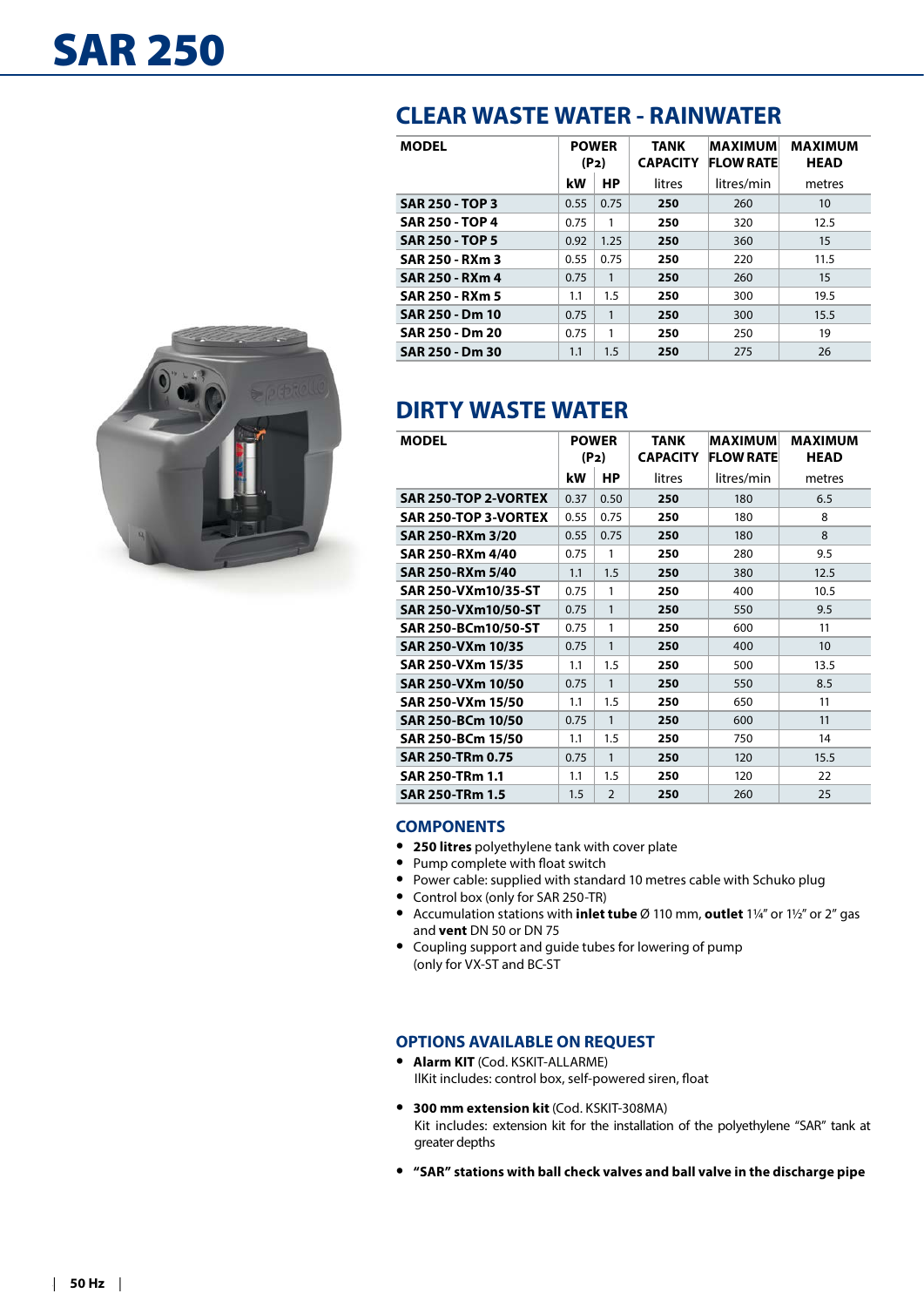

| <b>MODEL</b>         | <b>POWER</b><br>(P <sub>2</sub> ) |      | <b>TANK</b><br><b>CAPACITY</b> | <b>MAXIMUM</b><br><b>FLOW RATE</b> | <b>MAXIMUM</b><br><b>HEAD</b> |
|----------------------|-----------------------------------|------|--------------------------------|------------------------------------|-------------------------------|
|                      | kW                                | HP   | litres                         | $(1$ pump)<br>litres/min           | metres                        |
| <b>SAR 550-TOP 4</b> | 0.75                              | 1    | 550                            | 320                                | 12.5                          |
| <b>SAR 550-TOP 5</b> | 0.92                              | 1.25 | 550                            | 360                                | 15                            |
| SAR 550-RXm 4        | 0.75                              | 1    | 550                            | 260                                | 15                            |
| <b>SAR 550-RXm 5</b> | 1.1                               | 1.5  | 550                            | 300                                | 19.5                          |
| <b>SAR 550-Dm 10</b> | 0.75                              | 1    | 550                            | 300                                | 15.5                          |
| <b>SAR 550-Dm 20</b> | 0.75                              | 1    | 550                            | 250                                | 19                            |
| <b>SAR 550-Dm 30</b> | 1.1                               | 1.5  | 550                            | 275                                | 26                            |



# **DIRTY WASTE WATER**

| <b>MODEL</b>               | <b>POWER</b><br>(P <sub>2</sub> ) |                | <b>TANK</b><br><b>CAPACITY</b> | <b>MAXIMUM</b><br><b>FLOW RATE</b> | <b>MAXIMUM</b><br><b>HEAD</b> |
|----------------------------|-----------------------------------|----------------|--------------------------------|------------------------------------|-------------------------------|
|                            | kW                                | <b>HP</b>      | litres                         | $(1$ pump)<br>litres/min           | metres                        |
| SAR 550-RXm 4/40           | 0.75                              | $\mathbf{1}$   | 550                            | 280                                | 9.5                           |
| SAR 550-RXm 5/40           | 1.1                               | 1.5            | 550                            | 380                                | 12.5                          |
| SAR 550-VXm 10/35-ST       | 0.75                              | $\mathbf{1}$   | 550                            | 400                                | 10.5                          |
| SAR 550-VXm 10/50-ST       | 0.75                              | $\mathbf{1}$   | 550                            | 550                                | 9.5                           |
| <b>SAR 550-BCm10/50-ST</b> | 0.75                              | $\mathbf{1}$   | 550                            | 600                                | 11                            |
| SAR 550-VXm 10/35          | 0.75                              | 1              | 550                            | 400                                | 10                            |
| SAR 550-VXm 15/35          | 1.1                               | 1.5            | 550<br>500                     |                                    | 13.5                          |
| SAR 550-VXm 10/50          | 0.75                              | 1              | 550                            | 550                                | 8.5                           |
| SAR 550-VXm 15/50          | 1.1                               | 1.5            | 550                            | 650                                | 11                            |
| SAR 550-VX 15/50 (*)       | 1.1                               | 1.5            | 550                            | 650                                | 11                            |
| SAR 550-BCm 10/50          | 0.75                              | $\mathbf{1}$   | 550                            | 600                                | 11                            |
| SAR 550-BCm 15/50          | 1.1                               | 1.5            | 550                            | 750                                | 14                            |
| SAR 550-BC 15/50 (*)       | 1.1                               | 1.5            | 550                            | 750                                | 14                            |
| SAR 550-TRm 0.75           | 0.75                              | $\mathbf{1}$   | 550                            | 120                                | 15.5                          |
| <b>SAR 550-TRm 1.1</b>     | 1.1                               | 1.5            | 550                            | 120                                | 22                            |
| SAR 550-TR 1.1 (*)         | 1.1                               | 1.5            | 550                            | 120                                | 22                            |
| <b>SAR 550-TRm 1.5</b>     | 1.5                               | $\overline{2}$ | 550                            | 260                                | 25                            |

### **COMPONENTS**

- **• 550 litre** polyethylene tank with two lids
- **•** Two single-phase pumps ( \* Two three-phase pumps)
- **•** Power cable: supplied with standard 10 metres cable
- **•** Control box
- **•** Three floats for: 1) alternating switch-on of one of the two pumps, 2) maximum level with switch-on of second pump, 3) minimum level with switch-off of pumps
- **•** Accumulation stations with two inlet tubes Ø 110 mm, outlet 1¼" or 1½" or 2" gas and vent DN 50 or DN 75
- **•** Coupling support and guide tubes for lowering of pump (only for VX-ST and BC-ST)

### **OPTIONS AVAILABLE ON REQUEST**

- **• Alarm KIT** (Cod. KSKIT-ALLARME) IlKit includes: control box, self-powered siren, float
- **• 300 mm extension kit** (Cod. KSKIT-308MA) Kit includes: extension kit for the installation of the polyethylene "SAR" tank at greater depths **ATTENTION: the tank is fitted with two lids**
- **• "SAR" stations with ball check valves and ball valve in the discharge pipe**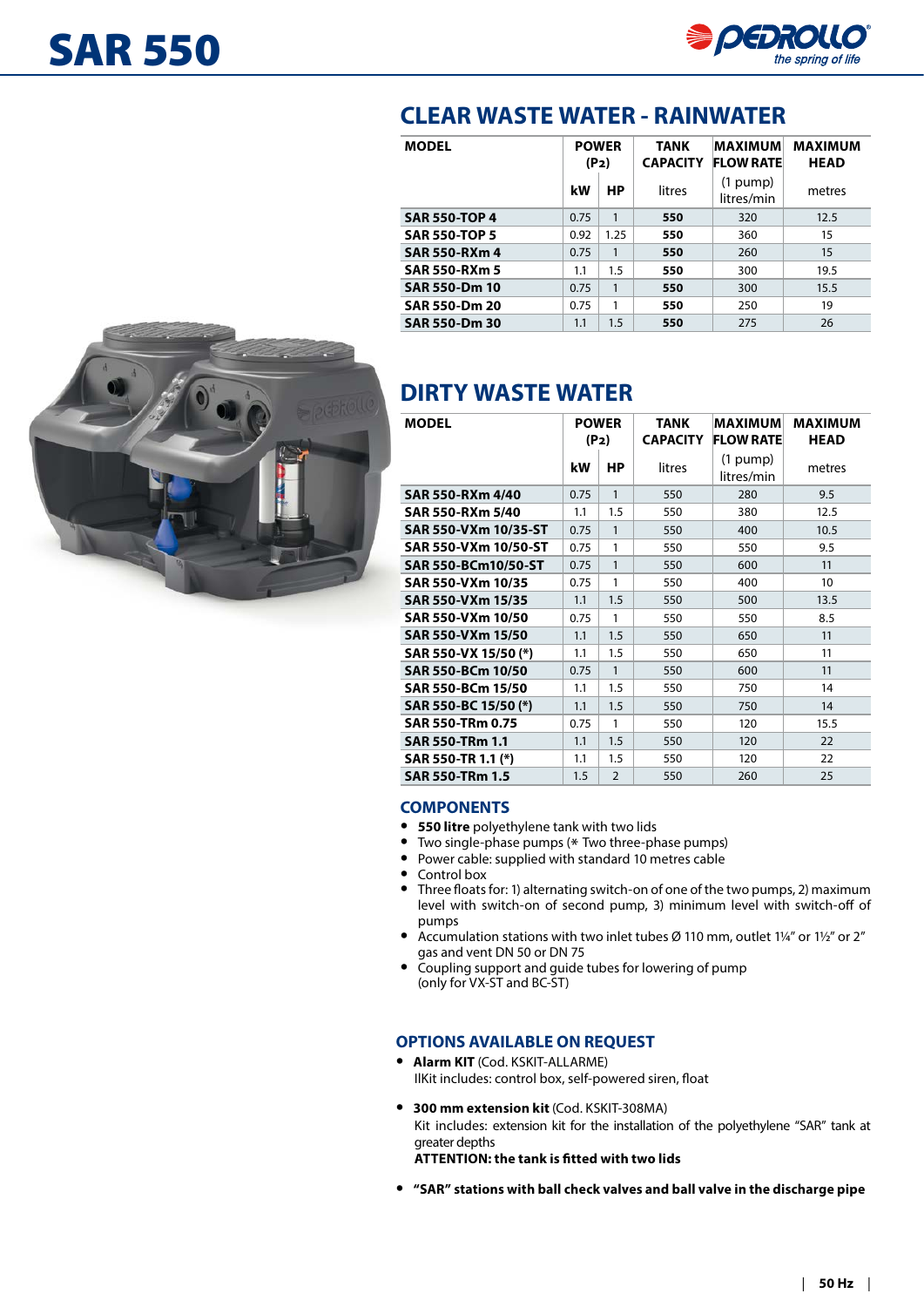### **DIMENSIONS AND WEIGHT**

| <b>MODEL</b>               |                | <b>PORTS</b>   |               |     |      |
|----------------------------|----------------|----------------|---------------|-----|------|
|                            | ı              | $U^{(1)}$      | S             | h   | kg   |
| <b>SAR 40-TOP 1</b>        |                |                |               |     | 14.0 |
| <b>SAR 40-TOP 2</b>        |                |                |               | 305 | 14.7 |
| <b>SAR 40-TOP 3</b>        |                |                |               | 335 | 16.1 |
| <b>SAR 40-RXm 1</b>        |                |                |               |     | 14.2 |
| <b>SAR 40-RXm 2</b>        |                |                |               | 305 | 15.3 |
| <b>SAR 40-RXm 3</b>        | $1\frac{1}{2}$ | $1\frac{1}{4}$ | $\frac{1}{2}$ |     | 16.9 |
| <b>SAR 40-TOP 2-VORTEX</b> |                |                |               | 335 | 14.6 |
| <b>SAR 40-TEX 2</b>        |                |                |               |     |      |
| <b>SAR 40-TEX 3</b>        |                |                |               |     |      |
| <b>SAR 40-RXm 2/20</b>     |                |                |               |     | 15.6 |



(1) Male threaded fitting

| <b>MODEL</b>                |               | <b>PORTS</b>                     |              |     |     |      |
|-----------------------------|---------------|----------------------------------|--------------|-----|-----|------|
|                             | г             | $\mathbf{U}^{(1)}$               | S            | i1  | i2  | kg   |
| <b>SAR 100-TOP 2</b>        |               |                                  |              |     |     | 28.7 |
| <b>SAR 100-TOP 3</b>        |               | $1\frac{1}{4}$                   |              |     |     | 30.1 |
| <b>SAR 100-TOP 4</b>        |               | $1\frac{1}{2}$                   |              |     |     | 33.7 |
| <b>SAR 100-TOP MULTI 1</b>  |               |                                  |              |     |     | 30.3 |
| <b>SAR 100-TOP MULTI 2</b>  |               |                                  |              |     |     | 32.9 |
| SAR 100-TOP MULTI 3         |               | $1\frac{1}{4}$                   |              |     | 100 | 32.9 |
| <b>SAR 100-RXm 2</b>        |               |                                  |              | 145 |     | 29.3 |
| <b>SAR 100-RXm 3</b>        |               |                                  | <b>DN 50</b> |     |     | 29.6 |
| <b>SAR 100-Dm 10</b>        |               | $1\frac{1}{2}$<br>$1\frac{1}{4}$ |              |     |     | 36.6 |
| <b>SAR 100-Dm 20</b>        |               |                                  |              |     |     | 36.6 |
| <b>SAR 100-Dm 30</b>        |               |                                  |              |     |     | 38.6 |
| <b>SAR 100-TOP 2-VORTEX</b> | <b>DN 110</b> |                                  |              |     |     | 28.7 |
| <b>SAR 100-TOP 3-VORTEX</b> |               |                                  |              |     |     | 30.1 |
| <b>SAR 100-RXm 2/20</b>     |               |                                  |              |     |     | 29.6 |
| <b>SAR 100-RXm 3/20</b>     |               |                                  |              |     |     | 29.8 |
| <b>SAR 100-ZXm 1A/40</b>    |               |                                  |              | 130 | 115 | 35.2 |
| <b>SAR 100-VXm 8/35</b>     |               | $1\frac{1}{2}$                   |              |     |     | 36.4 |
| <b>SAR 100-VXm 10/35</b>    |               |                                  |              |     |     | 37.2 |
| <b>SAR 100-VXm 8/50</b>     |               |                                  |              |     |     | 36.9 |
| SAR 100-VXm 10/50           |               | 2 <sup>n</sup>                   |              | 145 | 100 | 37.7 |
| <b>SAR 100-BCm 10/50</b>    |               |                                  |              |     |     | 38.4 |
| <b>SAR 100-TRm 0.75</b>     |               | $1\frac{1}{4}$                   |              |     |     | 46.0 |
| <b>SAR 100-TRm 1.1</b>      |               |                                  |              |     |     | 47.6 |





(1) Male threaded fitting